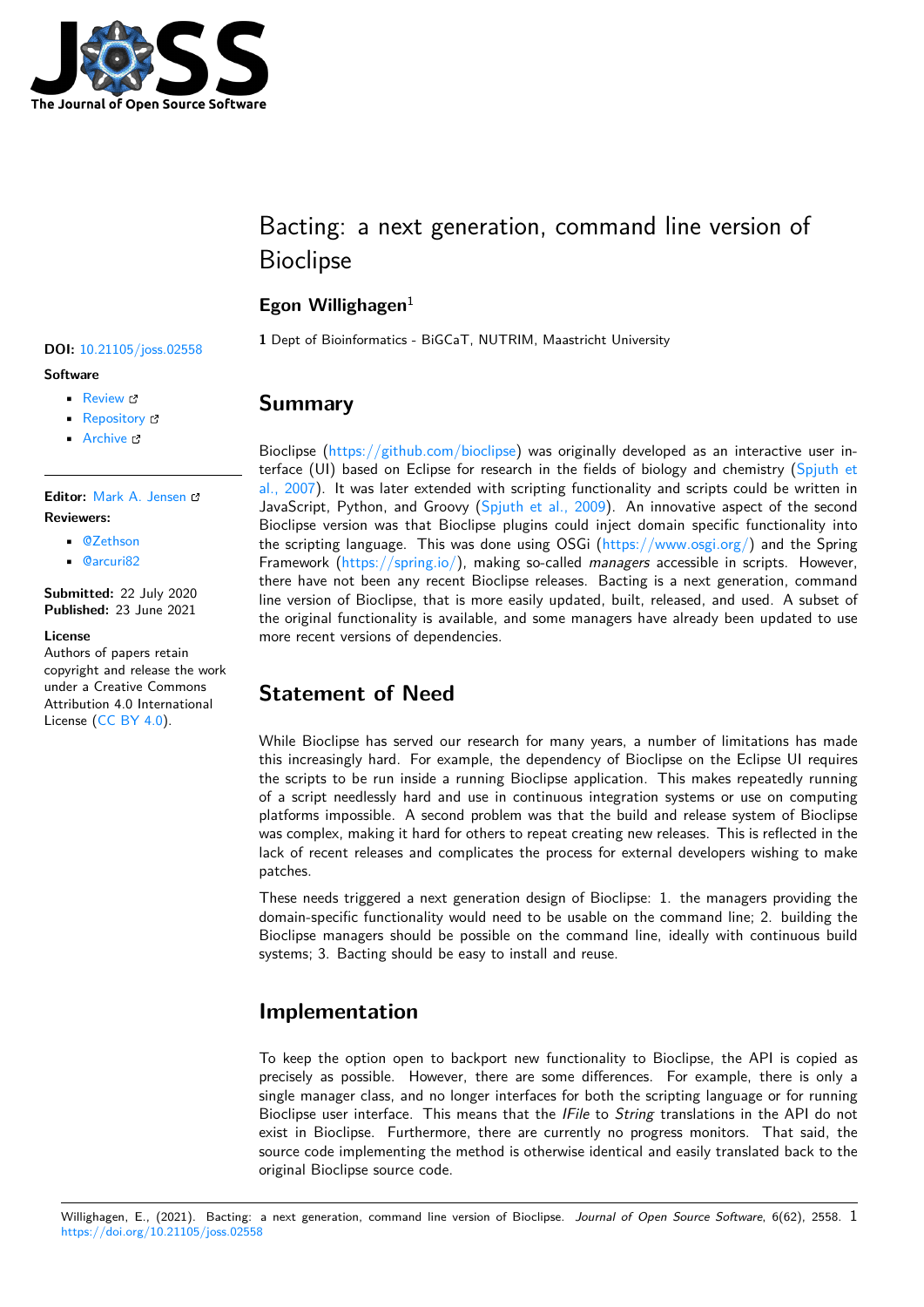

This is done by separating the Bioclipse code from the Bacting manager implementations. The latter is mainly described in this paper, and the former is found as much more stable code in the GitHub https://github.com/egonw/bacting-bioclipse repository. The code is identical to the original Bioclipse code, but mavenized in this repository, allowing deployment on Maven Central.

The Bacting manager are found in the https://github.com/egonw/bacting repository and while the [managers in this repository share most of th](https://github.com/egonw/bacting-bioclipse)e code with the original Bioclipse implementations, they are still considered new implementations and therefore are tested using JUnit. A second important difference is that Bioclipse documentation was found on the manager interfaces, but in Bacting the J[avaDoc is found is found in the imp](https://github.com/egonw/bacting)lementations of the managers. A final difference is how the managers are used: because they are not injected into the scripting language, each manager needs to be created manually, which requires one extra line of code for each manager.

#### **Continuous integration and releases**

Bacting is hosted on GitHub and takes advantage of the integrations with Zenodo for automatic archiving of releases (see https://github.com/egonw/bacting/releases) and with GitHub Actions for continuous integration (see https://github.com/egonw/bacting/actions). Maven is used as a build system and automatically downloads the dependencies when compiling the source code. GitHub Actions compiles the source code regularly with Java 8, 11, and 14. During the process the J[Unit 5 unit tests are run and the compilati](https://github.com/egonw/bacting/releases)on aborted when there are testing failures. The extend [to which the tests execute code in the ma](https://github.com/egonw/bacting/actions)nagers is tested with JaCoCo (https://www.jacoco.org/jacoco/) and reported online with Codecov at (https://codecov.io/gh/egonw/bacting).

Releases are made at irregular intervals, but often triggered by downstream uses that need additional Bioclipse f[unctionality to be ported. Relea](https://www.jacoco.org/jacoco/)ses are created with the mvn releas e:prepare and mvn release:perform process that tags the commit, updates the version [numbers, and uploads the release to M](https://codecov.io/gh/egonw/bacting)aven Central. Second, a changelog is written for the GitHub releases page, which triggers the archiving on Zenodo (see https://doi.org/10.5281/ zenodo.2638709). Finally, at that moment the JavaDoc is also generated and uploaded to another GitHub repository (see https://github.com/egonw/bacting-api) making it available online with GitHub pages at https://egonw.github.io/bacting-api/.

### **[Updated dep](https://doi.org/10.5281/zenodo.2638709)endencies o[f managers](https://github.com/egonw/bacting-api)**

The *cdk* manager wrapping [Chemistry Development Kit functionali](https://egonw.github.io/bacting-api/)ty was updated to version 2.3, released in 2017 (Mayfield et al., 2019; E. L. Willighagen et al., 2017). The *opsin* manager was updated to use OPSIN version 2.5.0, released in 2020 (Lowe et al., 2011). The *bridgedb* manager was updated to BridgeDb version 2.3.10, released in 2020 (Brenninkmeijer et al., 2020; Iersel et al., 2010).

## **[Por](#page-3-0)[ted Function](#page-3-1)ality**

Bioclipse has a long list of managers and so far only a subset has been ported, which is briefly described in this table:

| Bacting Manager Functionality |                                                     |
|-------------------------------|-----------------------------------------------------|
| bioclipse                     | Bioclipse manager with common functionality         |
| -ui                           | Bioclipse manager with user interface functionality |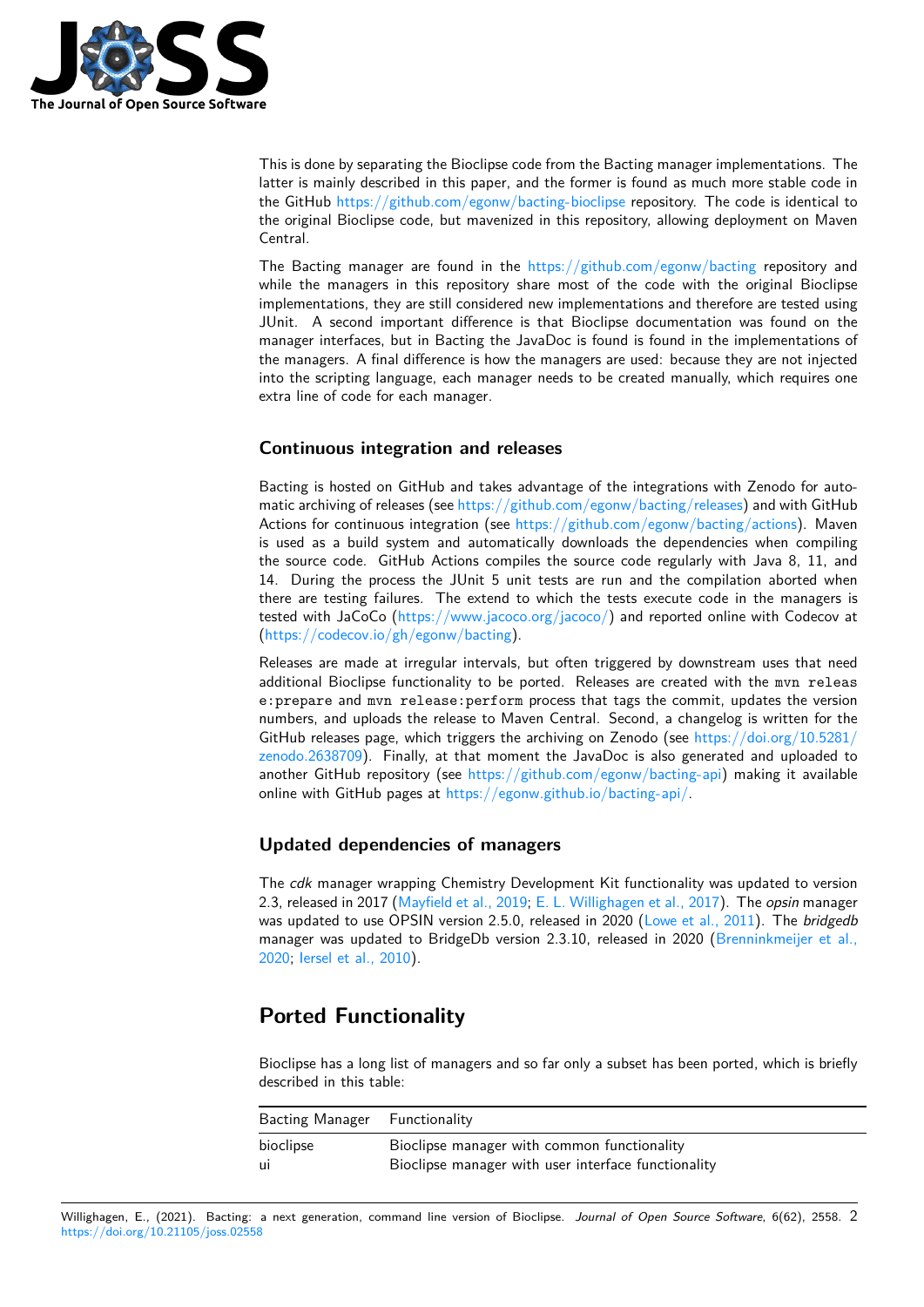

| <b>Bacting Manager</b> | Functionality                                                                                       |
|------------------------|-----------------------------------------------------------------------------------------------------|
| report                 | Manager that provides an API to create HTML reports                                                 |
| cdk                    | Chemistry Development Kit for cheminformatics functionality ( $E$ . L.<br>Willighagen et al., 2017) |
| inchi                  | Methods for generating and validating InChIs and InChIKeys (Spjuth et<br>al., 2013)                 |
| pubchem                | Methods to interact with the PubChem databases                                                      |
| chemspider             | Methods to interact with the Chemspider databases                                                   |
| rdf                    | Resource Description Framework (RDF) functionality, using Apache Jena                               |
| opsin                  | Access to the OPSIN library for parsing IUPAC names (Lowe et al., 2011)                             |
| bridgedb               | Access to the BridgeDb library for identifier mapping (lersel et al., 2010)                         |
| biojava                | Access to the Biojava library for sequence functionality (Holland et al.,<br>2008)                  |

The functionality of the Bioclipse managers is partly documented in the [A](#page-3-1) [lot of Bioclips](#page-3-2)[e](#page-3-1) Scripting Language [exam](#page-3-2)ples booklet, of which several scripts are available as Bacting examples. For example, the FullPathWikiPathways.groovy page from this booklet shows both the Bioclipse version of the script as well as the Bacting version.

### **[Grabbing Bacting](https://bioclipse.github.io/bioclipse.scripting/) [from Groovy](https://bioclipse.github.io/bioclipse.scripting/code/FullPathWikiPathways.code.html)**

Use of Bacting in the Groovy language takes advantage of the fact that it is available from Maven Central, allowing @Grab to be used to dynamically download the code as in this example for the *cdk* manager:

```
@Grab(
  group='io.github.egonw.bacting',
 module='managers-cdk', version='0.0.15'
)
def cdk = new net.bioclipse.managers.CDKManager(".");
println cdk.fromSMILES("COC")
```
Similarly, Bacting can be used in Python using scyjava.

### **Use cases**

Bioclipse scripts have been in use in our group in various research lines to automate repetitive work. Various scripts have now been ported to Bacting and several are now available as open notebook science repositories at https://github.com/egonw/ons-wikidata, https://github. com/egonw/ons-chebi, and https://github.com/egonw/ons-wikipathways. The scripts in these repositories are used to populate Wikidata with chemical structures to support the Scholia project (Nielsen et al., 2017; E. Willighagen et al., 2018), the WikiPathways project (Slenter et al., 2018), and feed additional [metabolite identifiers into Wikidata for crea](https://github.com/egonw/ons-wikidata)ti[on of BridgeDb](https://github.com/egonw/ons-chebi) [identifier mapping data](https://github.com/egonw/ons-chebi)bases [in an implementation study of the ELIXIR Me](https://github.com/egonw/ons-wikipathways)tabolomics Community (Rijswijk et al., 2017; E. Willighagen, 2020). Furthermore, Bacting is used to populate Wiki[data with OECD Te](#page-3-3)[sting Guidelines in the](#page-4-4) NanoCommons project and ext[end the](#page-4-5) [eNanoMapp](#page-4-5)er ontology (see https://github.com/egonw/ons-wikidata/blob/master/OECD/ convertToOWL.groovy) (Hastings et al., 2015), to generate RDF for a public data set in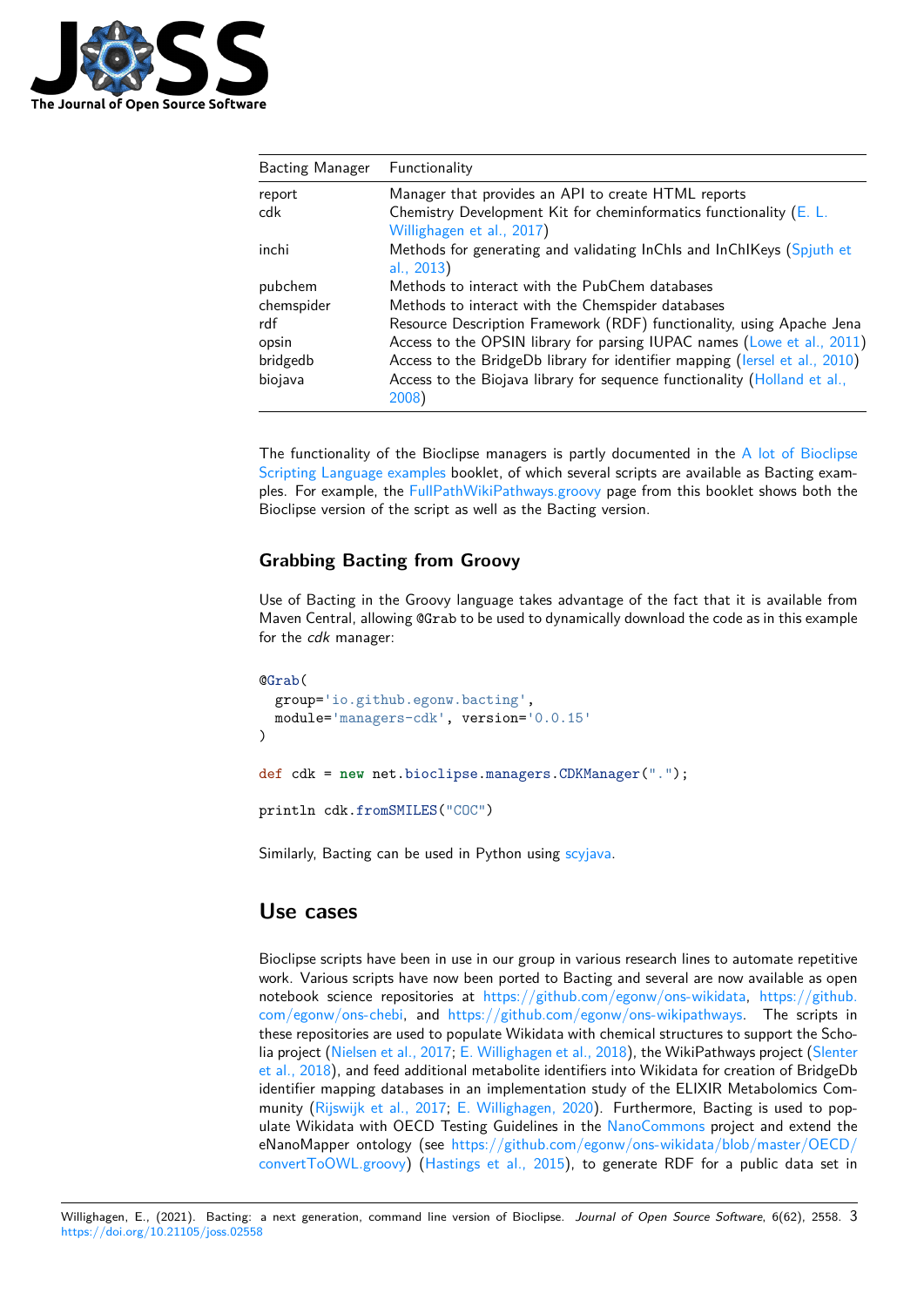

the NanoSolveIT project (see https://github.com/NanoSolveIT/10.1021-acsnano.8b07562) (Afantitis et al., 2020), to create a booklet with data about the SARS-CoV-2 and related coronavirusses (see https://github.com/egonw/SARS-CoV-2-Queries), and to support Various of these use cases are ongoing and are not yet published, which is planned.

## **[Acknowledg](#page-3-4)[ements](https://github.com/egonw/SARS-CoV-2-Queries)**

We acknowledge the contributions of the Bioclipse developers which have been ported here into the Bacting software.

## **References**

- <span id="page-3-4"></span>Afantitis, A., Melagraki, G., Isigonis, P., Tsoumanis, A., Danai Varsou, D., Valsami-Jones, E., Papadiamantis, A., Ellis, L.-Jayne. A., Sarimveis, H., Doganis, P., Karatzas, P., Tsiros, P., Liampa, I., Lobaskin, V., Greco, D., Serra, A., Anneli Sofia Kinaret, P., Aliisa Saarimäki, L., Grafström, R., … Lynch, I. (2020). NanoSolveIT Project: Driving Nanoinformatics research to develop innovative and integrated tools for in silico nanosafety assessment. *Computational and Structural Biotechnology Journal*, S2001037019305112. https://doi. org/10.1016/j.csbj.2020.02.023
- Brenninkmeijer, C. Y., Willighagen, E., Awasthi, M., Soiland-Reyes, S., Riutta, A., Pico, A., Dunlop, I., Nunogit, Kerber, R., De, Server, M. J. B., Summer-Kutmon, M., Mélius, J., Martens, M., Gray, A., & Ehrhart, F. (2020). *Bridgedb/BridgeDb: Bri[dgeDb 2.3.8](https://doi.org/10.1016/j.csbj.2020.02.023)*. [https://doi.org/10.5281/ZENO](https://doi.org/10.1016/j.csbj.2020.02.023)DO.3855084
- <span id="page-3-0"></span>Hastings, J., Jeliazkova, N., Owen, G., Tsiliki, G., Munteanu, C. R., Steinbeck, C., & Willighagen, E. (2015). eNanoMapper: Harnessing ontologies to enable data integration for nanomaterial risk assessment. *Journal of Biomedical Semantics*, *6*(1). https: [//doi.org/10.1186/s13326-015-0005-5](https://doi.org/10.5281/ZENODO.3855084)
- Holland, R. C. G., Down, T. A., Pocock, M., Prlić, A., Huen, D., James, K., Foisy, S., Dräger, A., Yates, A., Heuer, M., & Schreiber, M. J. (2008). BioJava: An open-source framework for bioinformatics. *Bioinformatics*, *24*(18), 2096–2097. https://doi.o[rg/10.](https://doi.org/10.1186/s13326-015-0005-5) [1093/bioinformatics/btn397](https://doi.org/10.1186/s13326-015-0005-5)
- <span id="page-3-2"></span>Iersel, M. P. van, Pico, A. R., Kelder, T., Gao, J., Ho, I., Hanspers, K., Conklin, B. R., & Evelo, C. T. (2010). The BridgeDb framework: Standardized access to gene, protein and metabolite identifier mapping services. *BMC Bioinformatics*, *11*(1), 5+. [https://doi.org/](https://doi.org/10.1093/bioinformatics/btn397) [10.1186/1471-2105-11-5](https://doi.org/10.1093/bioinformatics/btn397)
- <span id="page-3-1"></span>Lowe, D. M., Corbett, P. T., Murray-Rust, P., & Glen, R. C. (2011). Chemical name to structure: OPSIN, an open source solution. *Journal of Chemical Informatio[n and Modeling](https://doi.org/10.1186/1471-2105-11-5)*, *51*[\(3\), 739–753.](https://doi.org/10.1186/1471-2105-11-5) https://doi.org/10.1021/ci100384d
- Mayfield, J., Willighagen, E., Guha, R., Torrance, G., Ujihara, K., Rahman, S. A., Alvarsson, J., Vine, M. B., Gražulis, S., Pluskal, T., Wei, Y. C., Szisz, D., Williamson, M. J., Kochev, N., Jeli[azkova, N., Bach, E., Berg, A., Cla](https://doi.org/10.1021/ci100384d)rk, A., Stephan, R., … Harmon, C. (2019). *Cdk/cdk: CDK 2.3*. https://doi.org/10.5281/ZENODO.3364510
- <span id="page-3-3"></span>Nielsen, F. Å., Mietchen, D., & Willighagen, E. (2017). Scholia, Scientometrics and Wikidata. In E. Blomqvist, K. Hose, H. Paulheim, A. Ławrynowicz, F. Ciravegna, & O. Hartig (Eds.), *The Semantic Web: ESWC 2017 Satellite Events* (Vol. 10577, pp. 237–259). Springer International Publishing. htt[ps://doi.org/10.1007/978-3-319-70407-4\\_36](https://doi.org/10.5281/ZENODO.3364510)